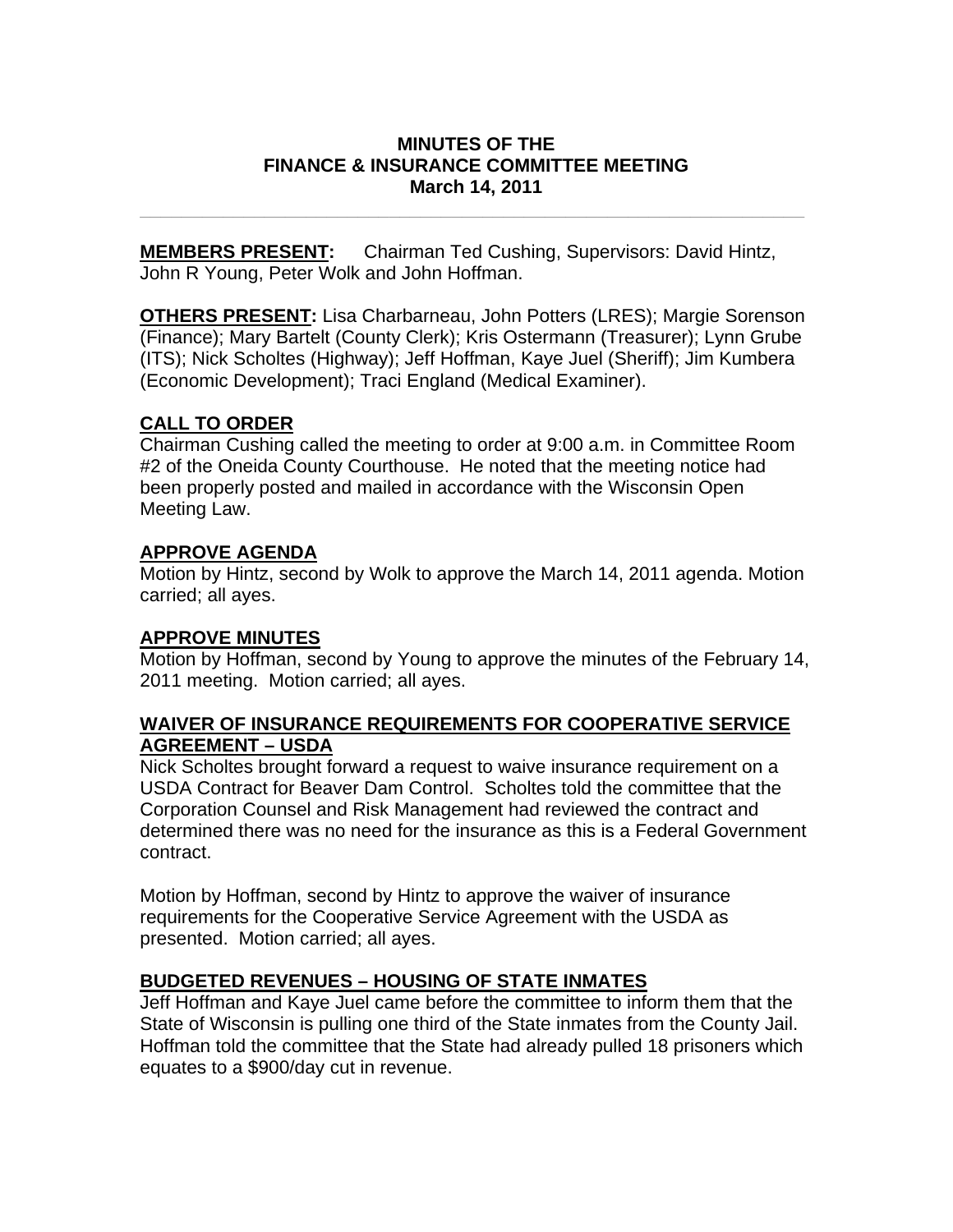Finance & Insurance Committee Meeting Minutes March 14, 2011 Page 2

Both Juel and Hoffman indicated they felt that this is a temporary situation and would keep the committee informed.

# **2010 DEFICIT IN PATHOLOGY LINE ITEM**

Traci England came before the committee with a line item transfer to balance the Pathology line item in the Medical Examiner's 2010 budget.

Sorenson explained that all line item transfers in excess of \$20,000 must come before the Finance Committee for approval.

Motion by Hoffman, second by Hintz to approve a line item transfer in the amount of \$24,054 to balance the Pathology Line Item in the Medical Examiner's 2010 budget as presented. Motion carried; all ayes.

# **ADVANCED BARRIER EXTRUSONS LLC**

Jim Kumbera came before the committee with a request for a \$200,000 loan for ABX. Kumbera explained that money used for loans comes from the State at no cost to the County. The County then loans out the money to small businesses with the repayment and interest monies used for more loans.

Motion by Hoffman, second by Hintz to approve a \$200,000 loan at 4% for ten years to Advanced Barrier Extrusions LLC as presented. Motion carried; all ayes.

# **VOUCHERS, REPORTS and PURCHASE ORDERS**

### County Clerk

Motion by Hoffman, second by Hintz to approve the bills and vouchers and 2010 Line Item Transfers for the County Clerk as presented. Motion carried; all ayes.

Bartelt told the committee that she had been notified by Liberty Mutual that the County will be receiving a dividend of \$76,000 on our 2010 Worker's Compensation Policy.

### Treasurer

Motion by Cushing, second by Young to approve the February 2011 Statement of Cash as presented. Motion carried; all ayes.

Motion by Hintz, second by Wolk to approve Line Item Transfers for 2010 as presented. Motion carried; all ayes.

Motion by Hoffman, second by Hintz to approve the Shoepke Unlawful Tax as presented. Motion carried.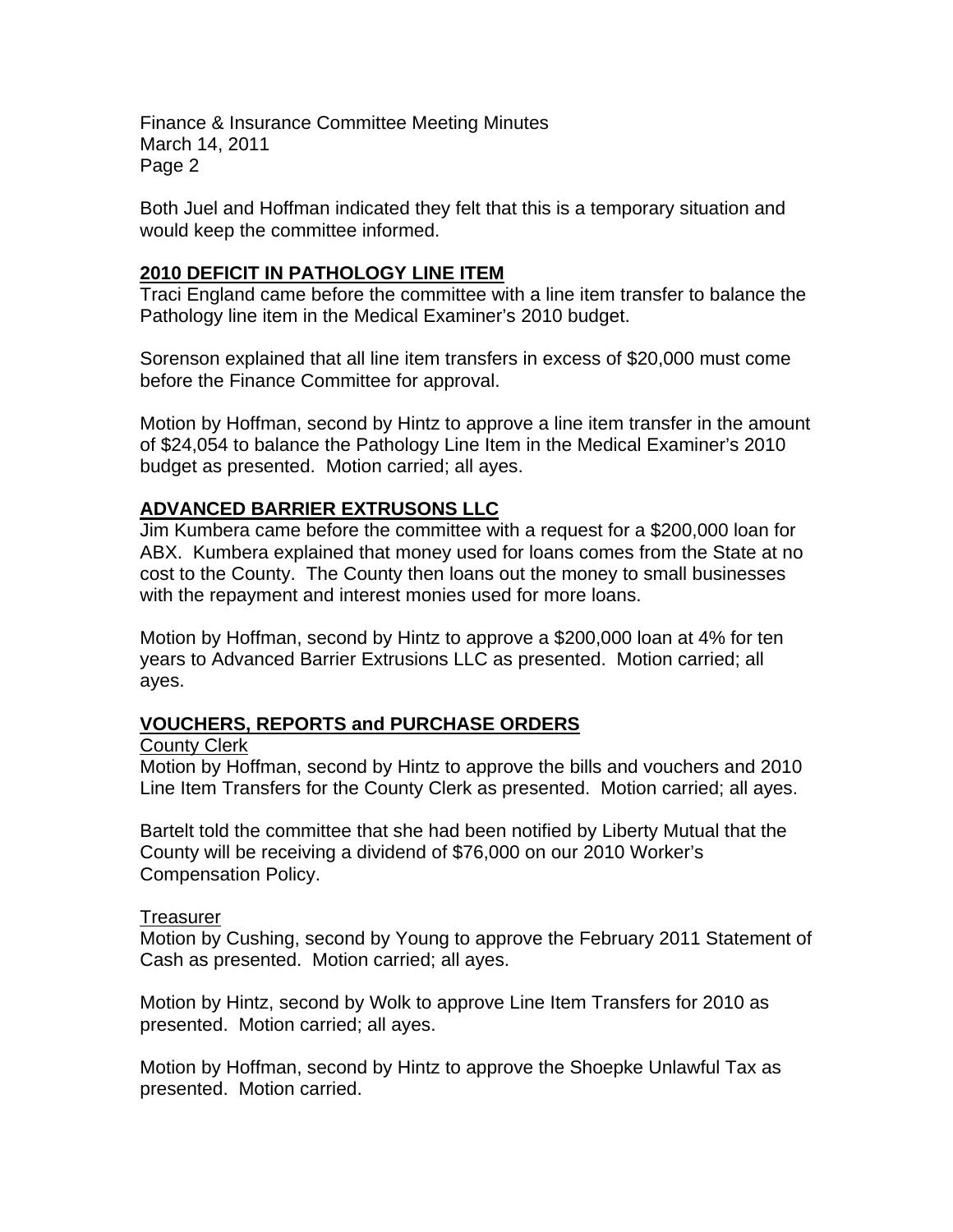Finance & Insurance Committee Meeting Minutes March 14, 2011 Page 3

#### Information Technology Services

Motion by Cushing, second by Wolk to approve the Bills and vouchers for ITS as presented. Motion carried; all ayes.

Motion by Hoffman, second by Hintz to approve the Line Item Transfer for 2010 and 2011 for ITS as presented. Motion carried.

Motion by Cushing, second by Hoffman to approve the ITS Department February Accounting as presented. Motion carried.

#### Finance

Motion by Cushing, second by Wolk to approve the Blanket Purchase Orders as presented. Motion carried; all ayes.

Motion by Wolk, second by Hintz to approve the bills and vouchers for the Finance Department as presented. Motion carried; all ayes.

Motion by Cushing, second by Wolk to approve the January 2011 General Investments as presented. Motion carried; all ayes.

### **LINE ITEM TRANSFERS**

Motion by Hintz, second by Wolk to approve the line item transfers for 2010 as presented. Motion carried; all ayes.

Motion by Hoffman, second by Wolk to approve the line item transfers for 2011 as presented. Motion carried; all ayes.

### **REVIEW RESOLUTIONS TO COME BEFORE THE ONEIDA COUNTY BOARD OF SUPERVISORS AT THEIR MARCH 15, 2011 MEETING**

- Resolution #20-2011 offered by the Supervisors of the Ag. & Extension/Land &Water Conservation Committee regarding the proposed Nokomis Lake District. No fiscal impact.
- Resolution #21-2011 offered by the Supervisors of the Finance and Insurance Committee regarding 2010 line item transfers.
- Resolution #22-2011 offered by the Supervisors of the Finance and Insurance regarding 2011 line item transfers.